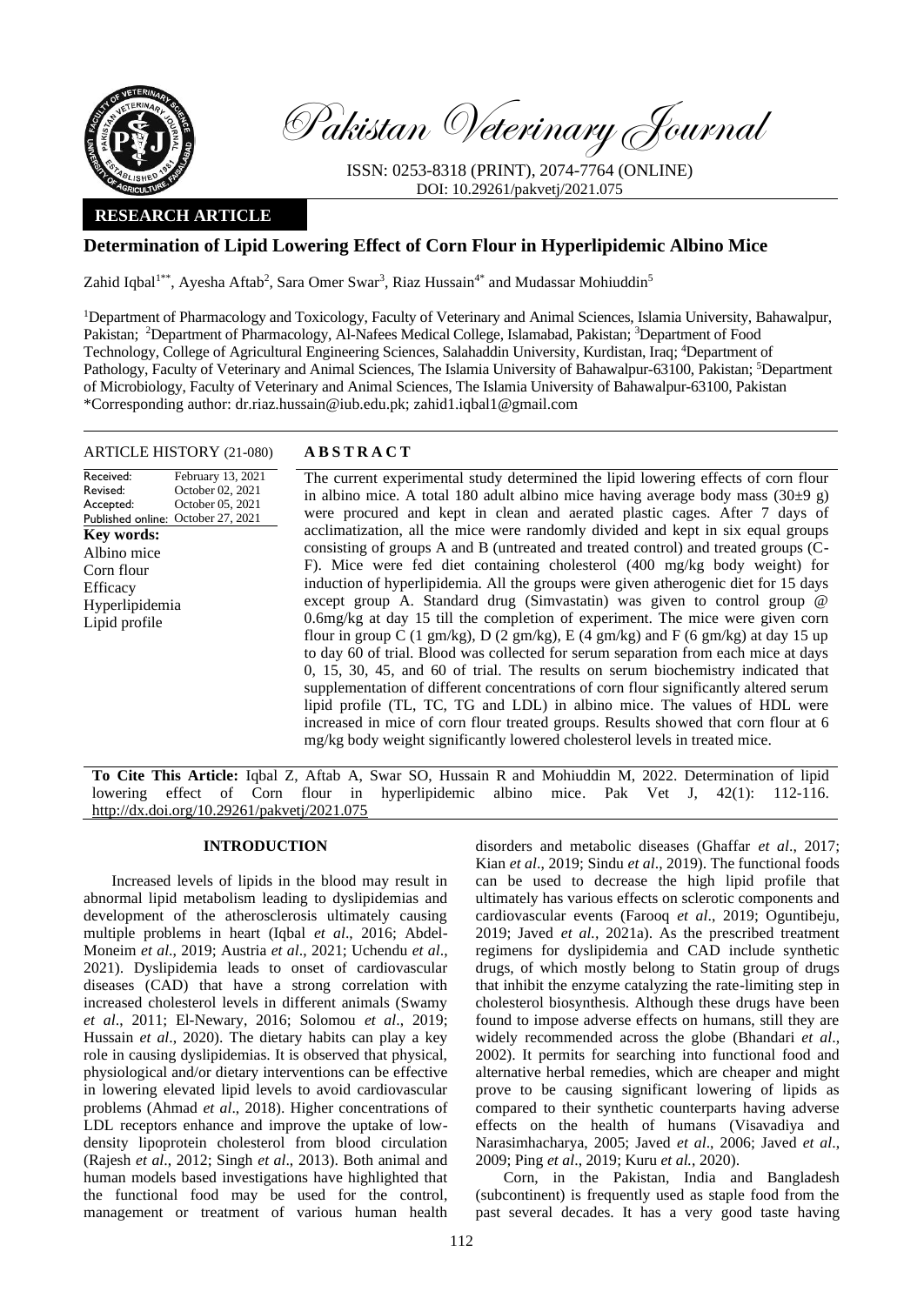highly nutritive and medicinal value as well (Salem, 2015; Abo Elnaga *et al*., 2016). Although corn oil has been found to decrease blood cholesterol as well as lipid profile levels (Maki *et al*., 2015) however, the antihyperlipidemic activity of corn flour has not been reported. In alternative medicine, it is known for lowering body fats but still no scientific data is available about this fact and its lipid lowering effect still remained to be properly investigated. Keeping in view the above facts, this study was designed to determine the lipid lowering effect of corn flour in albino mice.

## **MATERIALS AND METHODS**

**Experimental animals and treatment:** Adult albino mice (n=180) of both sexes having average weight  $30\pm9$  g were procured and kept at National Institute of Health (NIH), Pakistan in clean and aerated plastic cages under standard laboratory environment. After acclimatization for 7 days, the mice were randomly divided into six groups consisting of Treatment I, Treatment II, Treatment III, Treatment IV, Treatment control and untreated control groups. The mice had free access to standard mice feed and clean water. Atherogenic diet containing normal mice diet + cholesterol 400 mg/kg was fed to all the treatment groups for a period of 60 days.

**Induction of hyperlipidemia:** Cholesterol (Cholesterol 90% E, Applichem, Darmstadt, Germany) was given to mice (400 mg/Kg body weight). The hyperlipidemia was induced by mixing cholesterol in the diet of mice to make it atherogenic. This atherogenic diet was offered to all groups for 15 days, except group A, which was offered atherogenic diet till the end of experiment.

**Synthetic drug treated control group:** Simvastatin (standard drug) 10 mg, OBS Pharmaceutical, Karachi, Pakistan was chosen for lowering lipid in the treated control group. The drug was given to all the experimental mice from days 15 to 60 of trial (0.6 mg/Kg body weight). This group served as the standard control group.

**Corn flour treatment groups:** Corn flour was purchased from the commercial local market of Islamabad, Pakistan and was used to feed the mice of treatment groups. Corn flour equivalent to 1gm/kg, 2 gm/kg, 4 gm/kg and 6 gm/kg was offered to the treatment groups I, II, III and IV for 15-60 days. The feed and drug dosage protocol is mentioned in Table 1.

**Collection of blood samples:** Blood samples were taken at days 0, 15, 30, 45, and 60 of treatments respectively. Briefly, six albino mice on sampling day from each group were anesthetized using chloroform. Blood of each albino mice was collected in disposable sterilized gel tube directly from heart. Blood was centrifuged at 5000 rpm for 5 minutes to separate the serum and transferred to clean eppendorf tubes for further analysis (Mashkoor *et al*., 2013; Ghaffar *et al*., 2015; Iqbal *et al.,* 2016).

**Assessment of lipid profile:** Lipid profile was recorded using Spin Lab, a semi-automated chemistry analyzer (Spinreact, Girona, Spain). Total cholesterol (TC), Total lipids (TL), Triglycerides (TG) and High density

lipoprotein (HDL) were analyzed using reagent kits (Spinreact, Girona, Spain). The concentrations of LDL in serum samples were determined according to previous protocol (Ghaffar *et al*., 2015; Ghaffar *et al*., 2017; Ahmad *et al*., 2018).

**Statistical analysis:** The significance of results was analyzed using t-test. Mean±SD (standard deviation) values of each parameter at post-treatment days 30, 45, and 60 were compared to the respective values at 15<sup>th</sup> day to check the significant difference. The value P<0.05 was taken as significant while P>0.05 indicated non-significant data.

#### **RESULTS**

**Hyperlipidemia induction in mice:** Hyperlipidemia was induced by offering high cholesterol diet to albino mice. 400 mg/kg body weight cholesterol was offered to the animals with routine rat feed (atherogenic feed). The atherogenic feed successfully increased the total lipid contents, triglycerides, total cholesterol and LDL levels by 75.62, 52.59, 84.53 and 126.73%, respectively and decreased the HDL cholesterol level to 30.28%.

**Antihyperlipidemic efficacy of Corn flour equivalent to 1 gm/kg:** Antihyperlipidemic efficacy of corn flour equivalent to 1 gm/kg body weight has been demonstrated in Tables 2 and 3. These results indicated that the values of lipid profile parameters were not altered significantly at days 30, 45 and 60 of post treatment.

**Antihyperlipidemic efficacy of Corn flour equivalent to 2 gm/kg:** The corn flour administered to mice at 2 gm/kg body weight lowered the lipid profile values (Table 2-3). The corn flour lowered the total lipids levels from 209 $\pm$ 5.16 to 204 $\pm$ 7.53, 200 $\pm$ 5.72 and 191 $\pm$ 5.87 at days 30, 45 and 60 of post treatment respectively. The percentage reduction values of total lipids at 30, 45 and 60th day post treatment was 2.39, 4.31 and 8.61%, respectively. The effect of corn flour was non-significant on mice at all post treatment days. A decreasing trend was observed in case of total cholesterol where Corn flour reduced the cholesterol levels to some extent from 152±7.90 to 143±8.81, 133±6.11 and 119±4.27 at 30, 45 and 60 respective days. The percentage reduction values of total cholesterol observed were 5.92, 12.50 and 21.71% showing a significant decrease at day 60 of trial. Corn flour lowered the triglyceride levels from  $154\pm8.39$ to 145±4.94, 128±6.43 and 114±9.27 at days 30, 45 and 60 of respective post treatment producing the percentage reduction values of triglyceride as 5.84, 16.88 and 25.97% respectively with a significant change at day 60 of post exposure. The results indicating LDL level showed that the corn flour decreased the raised levels of LDL from 81±8.05 to 65±4.73, 52±9.83 and 38±8.61 at days 30, 45 and 60 respectively. The respective percentage reduction values were observed 19.75, 35.80 and 53.09% at 30, 45 and 60 days. The change however, was significant at day 60 of treatment. The corn flour elevated the HDL levels from  $28\pm4.52$  to  $34\pm6.76$ , 38±5.63 and 43±9.04 at 30, 45 and 60 days respectively. The percentage increase of HDL levels was 21.43, 35.71 and 53.57% after post medication days. Significant rise was observed at day 60 of treatment.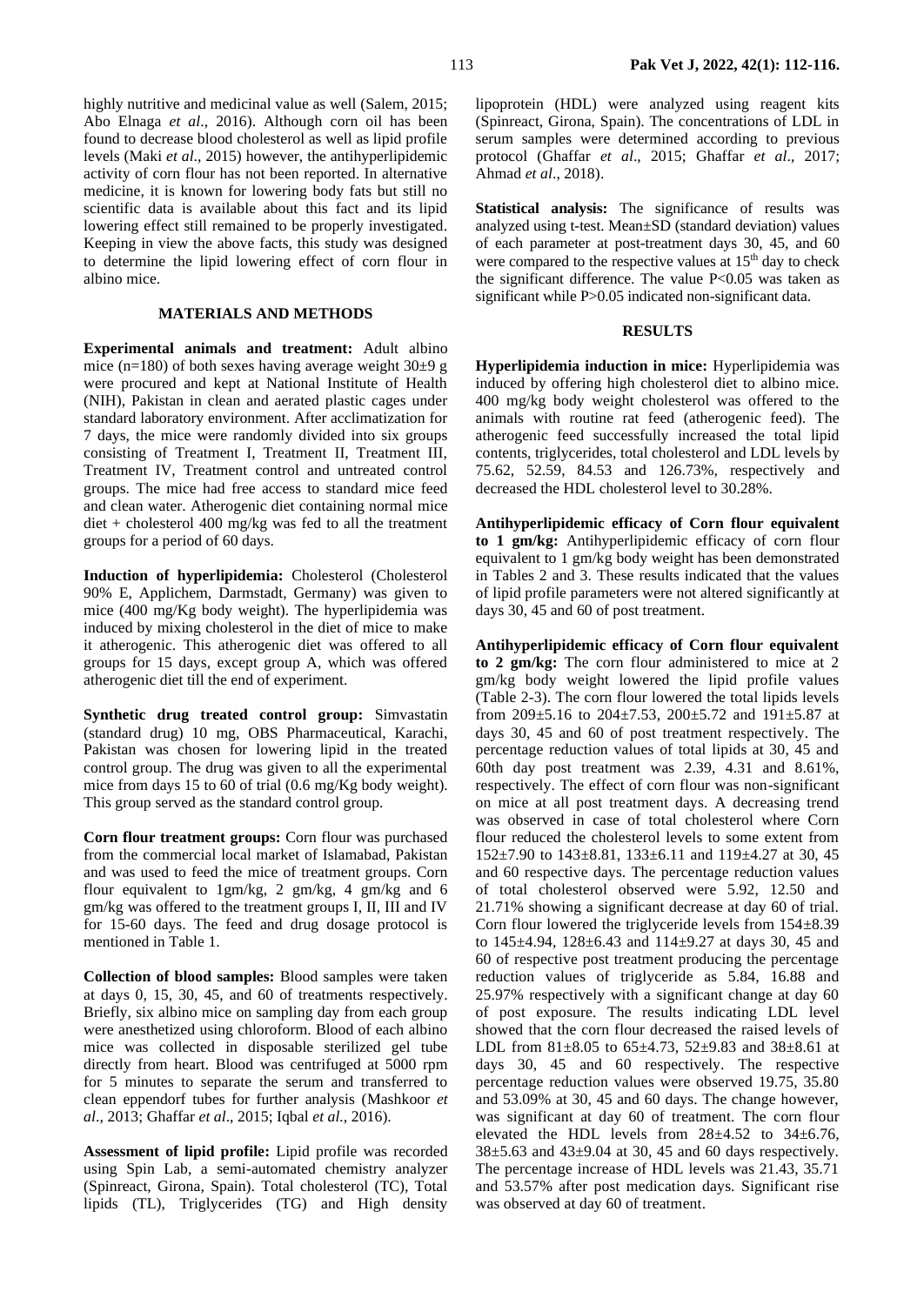**Table 1:** Feeding and drugs administration plan in albino mice during

| able in recently and enags administration plan in alone muce during the experimental |                                                                                                     |  |  |  |  |  |
|--------------------------------------------------------------------------------------|-----------------------------------------------------------------------------------------------------|--|--|--|--|--|
| Untreated Control (atherogenic diet)                                                 | Atherogenic Feed (Normal routine mice feed + Cholesterol 400mg/kg) 0 to 60 days                     |  |  |  |  |  |
| <b>Treated Control</b>                                                               | Atherogenic Feed 0 to 15 days, Atherogenic feed + Tablets survive® 15 to 60 days as cellulose       |  |  |  |  |  |
| (simvastatin 0.6mg/kg)                                                               | replacement                                                                                         |  |  |  |  |  |
| Treated Group I                                                                      | Atherogenic Feed 0 to 15 days, Atherogenic Feed + Corn flour 15 to 60 days as cellulose replacement |  |  |  |  |  |
| (Corn flour @ 1 gm/kg body wt.)                                                      |                                                                                                     |  |  |  |  |  |
| <b>Treated Group II</b>                                                              | Atherogenic Feed 0 to 15 days, Atherogenic Feed + Corn flour 15 to 60 days as cellulose replacement |  |  |  |  |  |
| (Corn flour @ 2 gm/kg body wt.)                                                      |                                                                                                     |  |  |  |  |  |
| <b>Treated Group III</b>                                                             | Atherogenic Feed 0 to 15 days, Atherogenic Feed + Corn flour 15 to 60 days as cellulose replacement |  |  |  |  |  |
| (Corn flour @ 4 gm/kg body wt.)                                                      |                                                                                                     |  |  |  |  |  |
| <b>Treated Group IV</b>                                                              | Atherogenic Feed 0 to 15 days, Atherogenic Feed + Corn flour 15 to 60 days as cellulose replacement |  |  |  |  |  |
| (Corn flour @ 6 gm/kg body wt.)                                                      |                                                                                                     |  |  |  |  |  |

**Table 2:** Mean±SD values of total lipids (mg/dl) and total cholesterol (mg/dl) in hyperlipidemic mice (n=30)

| Groups                   | Parameters (mg/dl)  | Treatment days |                |                 |                 |
|--------------------------|---------------------|----------------|----------------|-----------------|-----------------|
|                          |                     | 15             | 30             | 45              | 60              |
| Untreated control        | Total lipids        | 215±5.78       | $227 \pm 4.87$ | $245 \pm 8.11$  | 251±6.38        |
|                          | Total cholesterol   | 149±6.94       | 156±3.10       | $169 + 7.83$    | $176 + 4.54$    |
| Treated control          | <b>Total lipids</b> | $228 \pm 6.57$ | $215 \pm 6.31$ | $198 + 5.13$    | $167 \pm .44*$  |
|                          | Total cholesterol   | $143 \pm 6.25$ | $128 + 7.58$   | $112±3.82*$     | $93 \pm 6.23*$  |
| Treated Group 1          | Total lipids        | $218 + 4.23$   | 215±7.19       | 208±6.68        | $205 \pm 6.91$  |
|                          | Total cholesterol   | 145±4.31       | $137 + 4.62$   | $128 + 5.62$    | $122 \pm 3.09$  |
| <b>Treated Group II</b>  | Total lipids        | 209±5.16       | $204 \pm 7.53$ | $200 \pm 5.72$  | 191±5.87        |
|                          | Total cholesterol   | $152 + 7.90$   | $143 + 8.81$   | 133±6.11        | $119±4.27*$     |
| <b>Treated Group III</b> | Total lipids        | 212±4.38       | $209 \pm 6.42$ | $204 \pm 7.83$  | $176 + 4.73*$   |
|                          | Total cholesterol   | $144 \pm 6.73$ | $128 + 9.52$   | $111±8.63*$     | $103 \pm 9.03*$ |
| <b>Treated Group IV</b>  | Total lipids        | 200±5.83       | $196 \pm 4.72$ | $187 + 7.62$    | $153±6.91*$     |
|                          | Total cholesterol   | 38±7.62        | 115±5.37       | $104 \pm 6.27*$ | $93±5.34*$      |

**Table 3:** Mean±SD values of triglycerides LDL (mg/dl) and HDL (mg/dl) in hyperlipidemic mice (n=30)

| Treatment days |  |  |  |
|----------------|--|--|--|
| 60             |  |  |  |
| 178±9.33       |  |  |  |
| 96±3.99        |  |  |  |
| 19±9.76        |  |  |  |
| $80±8.22*$     |  |  |  |
| $19±9.22*$     |  |  |  |
| $55±7.13*$     |  |  |  |
| 119±7.68       |  |  |  |
| 52±7.89        |  |  |  |
| $32±7.38*$     |  |  |  |
| $114±9.27*$    |  |  |  |
| 38±8.61*       |  |  |  |
| $43±9.04*$     |  |  |  |
| 89±5.46*       |  |  |  |
| $23±5.92*$     |  |  |  |
| $52±6.92*$     |  |  |  |
| 82±7.78*       |  |  |  |
| $14±6.32*$     |  |  |  |
| 54±7.88*       |  |  |  |
|                |  |  |  |

**Antihyperlipidemic efficacy of Corn flour equivalent to 4 gm/kg:** Corn flour given at 4 gm/kg body weight decreased the lipid profile indicators as demonstrated in Tables 2 and 3. The Corn flour lowered the total lipids levels from 212±4.38 to 209±6.42, 204±7.83 and 176±4.73 at post medication days 30, 45 and 60 respectively. The percentage reductions of total lipids were observed to be 1.42, 3.77 and 16.98%, showing the insignificant difference at post treatment days 30 and 45 while significant decrease at day 60 of experiment. In total cholesterol, a decreasing trend was found when the value 144±6.73 of total cholesterol was reduced to 128 $\pm$ 9.52, 111 $\pm$ 8.63 and 103 $\pm$ 9.03 on 30, 45 and 60 days, after the Corn flour administration. The percentage reduction of total cholesterol was observed to be 11.11, 22.92 and 28.47% showing a significant decrease at 45th and 60th day of the experiment. Corn flour treatment lowered the triglyceride levels from 145±5.89 at post cholesterol feeding day (15th) to  $129\pm7.74$ ,  $110\pm6.71$  and 89±5.46 at 30, 45 and 60 days, respectively. The percentage reduction values 11.03, 24.15 and 38.62%

produced by Corn flour at 30, 45 and 60 days showed that the change was significant at 45th day and final (60th) day of experiment. The LDL levels were also changed after the administration of Corn flour from  $85 \pm 5.77$  at 15th day of experiment to 64±6.65, 39±5.64 and 23±5.92 at 30, 45 and 60 days. In this case statistically significant changes were observed at 45 and 60 post treatment days. HDL levels increased from 33±7.38 to 41±5.23, 47±8.44 and  $52\pm6.92$  at post treatment days 30, 45 and 60, respectively. The percentage increase was observed as 24.24, 42.43 and 57.58% showing a significant rise in the value at final day of treatment.

**Antihyperlipidemic efficacy of Corn flour equivalent to 6 gm/kg:** The administration of 6 gm/kg body weight corn flour significantly reduced the lipid profile values in hyperlipidemic albino mice (Tables 2- 3). The levels of total lipids 200±5.83 at day 15 decreased to values 196±4.72, 187±7.62 and 153±6.91 on 30, 45 and 60 days respectively after post treatments. The decrease was nonsignificant at sampling day 30 while at post treatment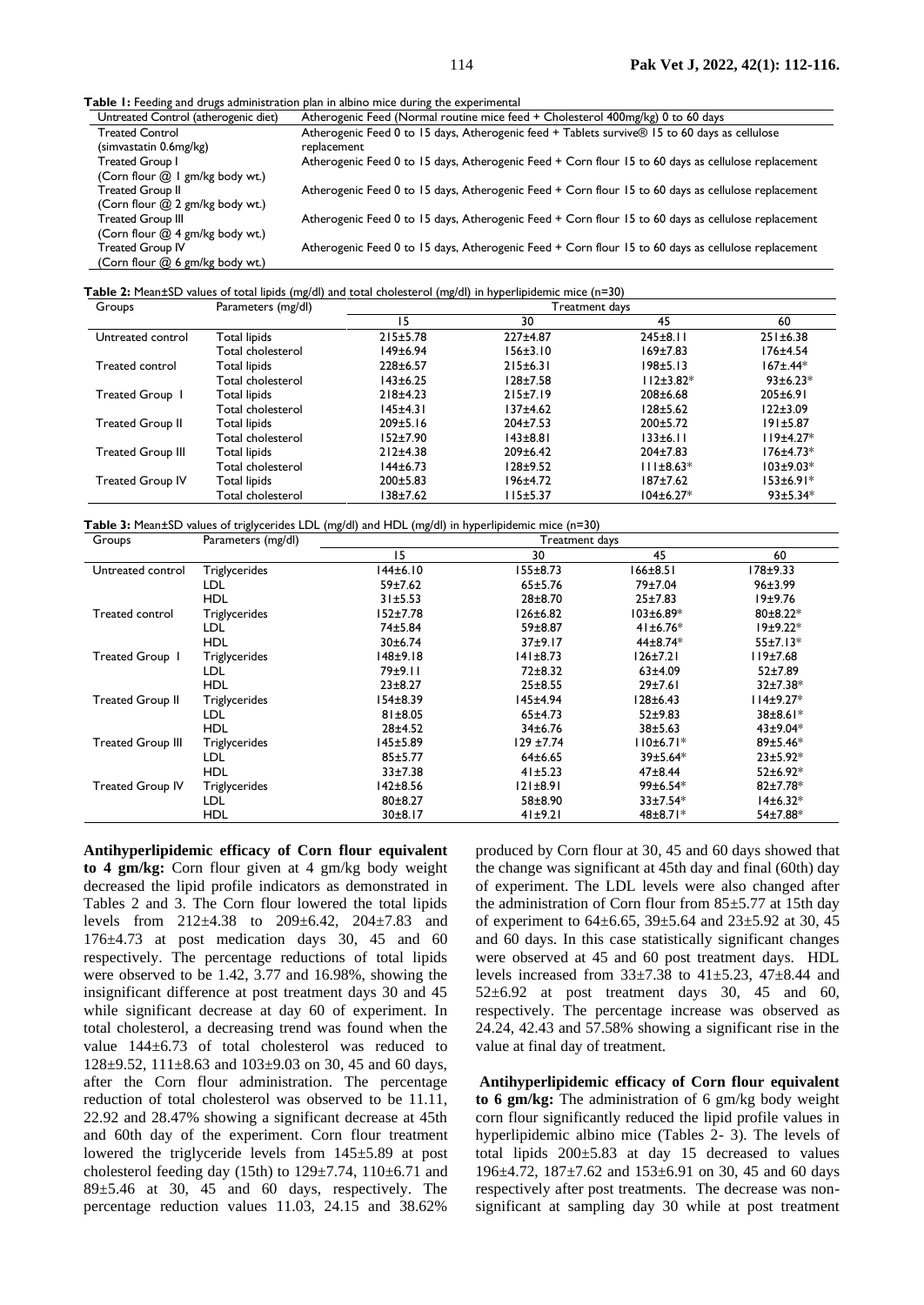days 45 and 60 of trial, a significant reduction was recorded when compared to day 15 of the experiment. The resultant percentage reduction values were measured to be 2.00, 6.50 and 23.50%, respectively. Total cholesterol level of 138±7.62 at day 15 of post cholesterol feeding reduced to 115±5.37, 104±6.27 and 93±5.34 at days 30, 45 and 60 respectively after the corn flour administration. The respective percentage reduction levels were 16.67, 24.63 and 32.61%. The reduction in total cholesterol levels after treatment was statistically similar with standard drug simvastatin at respective sampling days. The levels of triglyceride after corn flour administration were reduced when this level 142±8.56 was changed to 121±8.91, 99±6.54 and 82±7.78 on 30, 45 and 60 days. The percentage reduction levels were 14.79, 30.28 and 42.25% on 30, 45 and 60 days respectively. The levels of percentage reduction at post medication days 45 and 60 induced by corn flour and simvastatin both were significant and statistically similar to each other. After the administration of corn flour, LDL levels at day 15 post cholesterol feeding were 80±8.27, which became 58±8.90,  $33\pm7.54$  and  $14\pm6.32$  at 30, 45 and 60 days respectively. It provides the respective percentage reduction values as 27.50, 58.75 and 82.50% showing statistically significant reductions at 45th and 60th days. In hyperlipidemic mice, the treatment with Corn flour substantially elevated the HDL levels from 30±8.17 to 41±9.21, 48±8.71 and 54±7.88 at 30, 45 and 60th day post medication. The respective percentage increase observed was 36.67, 60.04 and 80.20% (Tables 2-3). The percentage increase at post treatment days 45 and 60, induced by corn flour was significantly different from the reference value at 15th day and was statistically comparable to the respective increase by simvastatin.

### **DISCUSSION**

Increased levels of lipids in the blood may result in abnormal lipid metabolism leading to dyslipidemias and development of the atherosclerosis, which eventually lead to multiple heart problems (Onyeike *et al*., 2012; Iqbal *et al*., 2016). Dyslipidemia leads to onset of cardiovascular diseases including CAD, which has been proven and is shown to have a strong correlation with increased cholesterol levels in several studies (Solomou *et al*., 2019). As dietary habits play a key role in leading to dyslipidemias, therefore, physical, physiological and/or dietary inventions can be effective in lowering elevated lipid levels to avoid cardiovascular problems (Salem, 2015; Abo Elnaga *et al*., 2016). Sufficient evidence is available in both animal and human models highlighting that the functional food may be used for the control, management and/or treatment of various human health disorders and metabolic diseases (Kian *et al*., 2019; Sindu *et al*., 2019; Javed *et al*., 2021b). In other way, functional food can be used to decrease the high lipid profile which ultimately has effect on sclerotic components and cardiovascular events (Farooq *et al*., 2019; Oguntibeju, 2019). In this study, we have used cholesterol mixed feed to increase the lipid profile in mice. Different studies have employed the same approach to experimentally induce hyperlipidemia in animal models (Zulet *et al*., 1999) and supported the dosage regimen followed in this study.

Dhulasavant *et al*. (2010) used similar approach in rabbits while Iqbal *et al*. (2016) reproduced it in rat model explaining that diet containing high cholesterol can increase the lipid levels in experimental animals.

It is evident from our findings that 1 and 2 gm/kg body weight corn flour did not able to induce lipid lowering effect (Tables 2 and 3). However, 4 and 6 gm/kg corn flour significantly reduce the values indicating lipid profile i.e., total lipids by 176±4.73 and 153±6.91, total cholesterol by  $103\pm9.03$  and  $93\pm5.34$ , triglyceride by 89 $\pm$ 5.46 and 82 $\pm$ 7.78 and LDL by 23 $\pm$ 5.92 and 14 $\pm$ 6.32, respectively at 60th day after medication. Moreover, this 4 and 6 gm/kg Corn flour significantly increased the HDL levels by 52±6.92 and 54±7.88 respectively at day 60 post treatment. Therefore, dosage levels i-e, 4 to 6 gm/kg corn flour have been proven more efficacious as compared to lower levels of corn flour offered via diet. These results were also supported by Farooq *et al*. (2019), where olive oil (Omega-3 fatty acids) supplementation in diet of growing goats under harsh environmental conditions lowered ALT, AST, total Cholesterols and triglycerides levels in blood of experimental goats. The findings were further supported by Oguntibeju (2019), where he reviewed data on different traditional medicinal plants and proposed that garlic was proved to be a remarkable remedy for lowering lipid profile, thus making it a good choice to be used as alternative medicine. In this study, simvastatin was used as a standard control drug for comparison with different doses of corn flour and finding their efficacy against high lipid levels in albino mice. Similar studies were carried out by Javed *et al*. (2009) in albino rabbits using cinnamon versus standard drug (simvastatin) and Iqbal *et al*. (2016) using pure cinnamon powder in albino rats to study antihyperlipidemic efficacy of these compounds in laboratory/experimental animals. In the present study, treatment using corn flour (6 gm/kg) or simvastatin has improved/lowered the lipid profile in experimental animals.

**Conclusions:** The outcomes of the present study have proven corn flour as a significant remedy which had reduced the serum lipids including TL, TC, TG and LDL and enhancing HDL levels in treatment groups. Furthermore, 6 gm/kg corn flour was found to induce significant reduction in cholesterol levels. Additionally, these findings provide some biochemical basis for the use of corn flour as a good antihyperlipidemic alternative, which could prevent and cure hyperlipidemia. However, more detailed studies are required to understand the explicit role of corn flour and its possible mechanism of action.

**Authors contribution:** ZI and AA planed, designed and executed the experiments. ZI, AA, RH and MM involved in data collection and statistical investigation. RH and ZI involved in interpretation of results and manuscript preparation.

#### **REFERENCES**

Abdel-Moneim AM, Elsawy H, Alzahrani AM, *et al*., 2019. Silymarin Ameliorates Acrylamide-Induced Hyperlipidemic Cardiomyopathy in Male Rats. Bio Med Res Int https://doi.org/10.1155/2019/ 4825075.